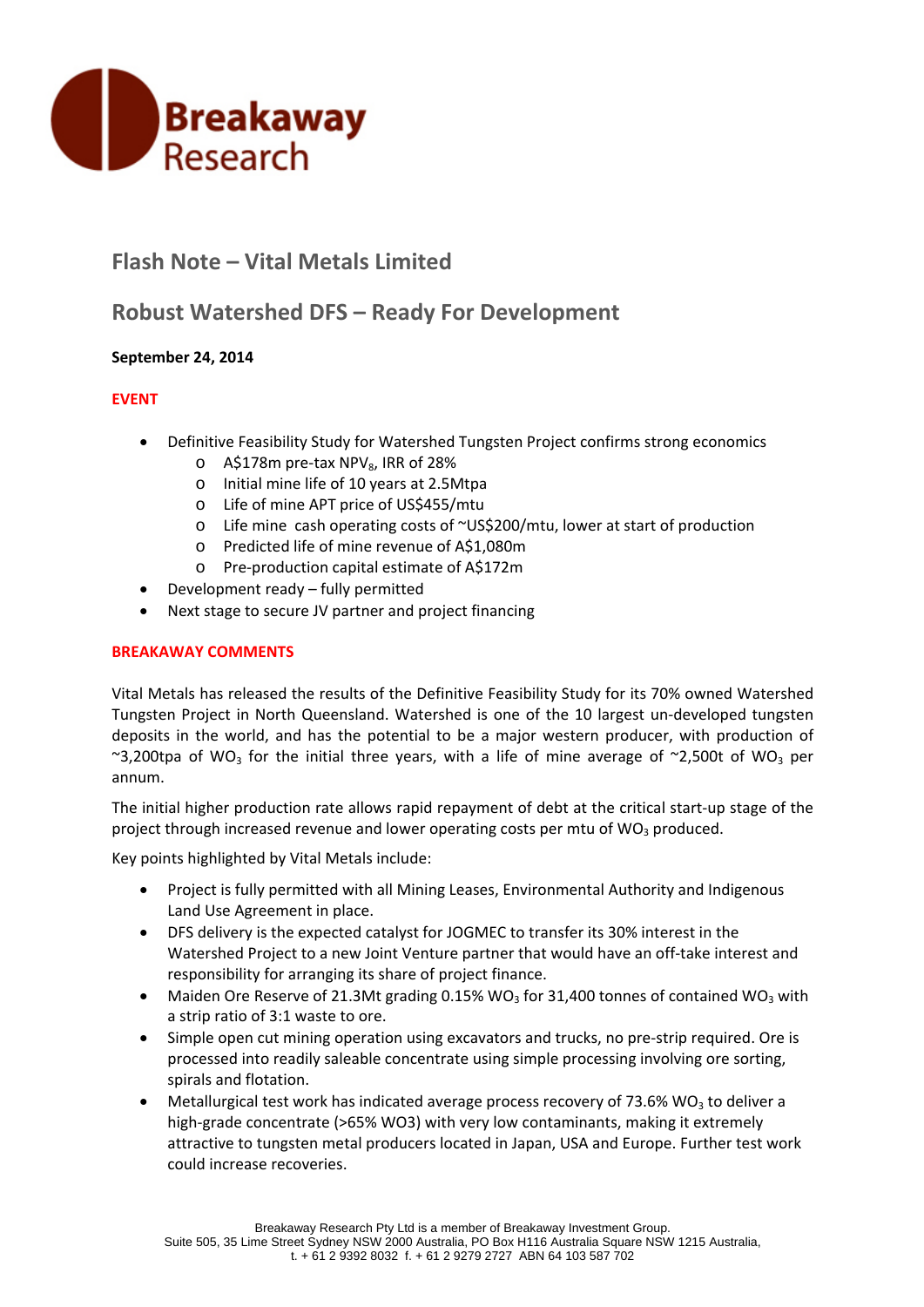

- Significant exploration potential to add additional mineral resources near to the proposed mine development.
- Based on successful completion of project finance, there is a clear pathway to begin development in 2015.

The results indicate a robust project, with an NPV in line with modelling in our May, 2014 report, which returned a value of \$153 million. There are some differences in inputs, including the reserve grade being lower than the grade assumed in our modelling and a more favourable concentrate pricing structure than originally envisaged. Vital has based its tungsten prices on forecasts by Tungsten Market Research, an independent tungsten research consultancy.

This can also be considered a base case study  $-$  there is scope to increase near mine resources and hence increase mine life once in production.

The project strength is its simplicity– a low strip ratio  $(3:1)$ , open cut mining operation, with a +65%, low contaminant, ready marketable concentrate produced using standard "off the shelf" ore sorting, spirals and flotation beneficiation.

A key outcome of the completion of the DFS is that it is a trigger for JOGMEC, 30% holders of Watershed, to transfer their interest to a new Japanese joint venture party that would have an offtake interest, and the potential to help secure attractive project financing.

A potential funding model is the Salar de Olaroz Lithium Project in Argentina, an incorporated JV between Orocobre (ASX: ORE, 66.5%) and Toyota Tsusho Corporation of Japan (25%), with the Jujuy State Government having an 8.5% interest.

Here, JOGMEC are guarantors to a maximum facility of US\$191.9 million provided at the project level by Mizuho Corporate Bank – this includes a primary facility of US\$146.3 million, which, with equity capital of US\$82.8 million covers the US\$229.1 million estimated construction cost. The financing has very attractive terms, with a maximum 70:30 debt: equity ratio, and estimated financing costs of 4.5% of the drawn amount, fixed for the ten year term of the loan.

JOGMEC has already identified and met a number of potential partners for Vital – the completion of the DFS should be a catalyst for taking negotiations to the next step, which would then be followed by a decision to proceed and arranging of project financing.

Crucially, Watershed is fully permitted and hence development ready – this should help facilitate financing, and once financing is secured, allow for rapid development. The potential contrasts with many other tungsten projects that need to go through the permitting process.

This should prove a competitive advantage in securing offtake/funding partners – particularly with expected shortfalls in supply as a result of Chinese export restrictions – Japan currently has a demand of around 6,500t WO<sub>3</sub> per annum ( $\approx$ 10% of world demand), with no domestic supply.

We maintain our Speculative Buy on Vital Metals, with an unchanged valuation of ~\$0.16/share.

## **Company Information**

| ASX Code           | VML      |
|--------------------|----------|
| <b>Share Price</b> | A\$0.034 |
| MCAP               | A\$8.9m  |
| Cash               | A\$0.3m  |
| Debt               | A\$3.0m  |
| FV                 | A\$11.6m |

Please see recently completed 'full coverage' report via link: **http://www.breakawayresearch.com/research‐portfolio/vital‐metals**